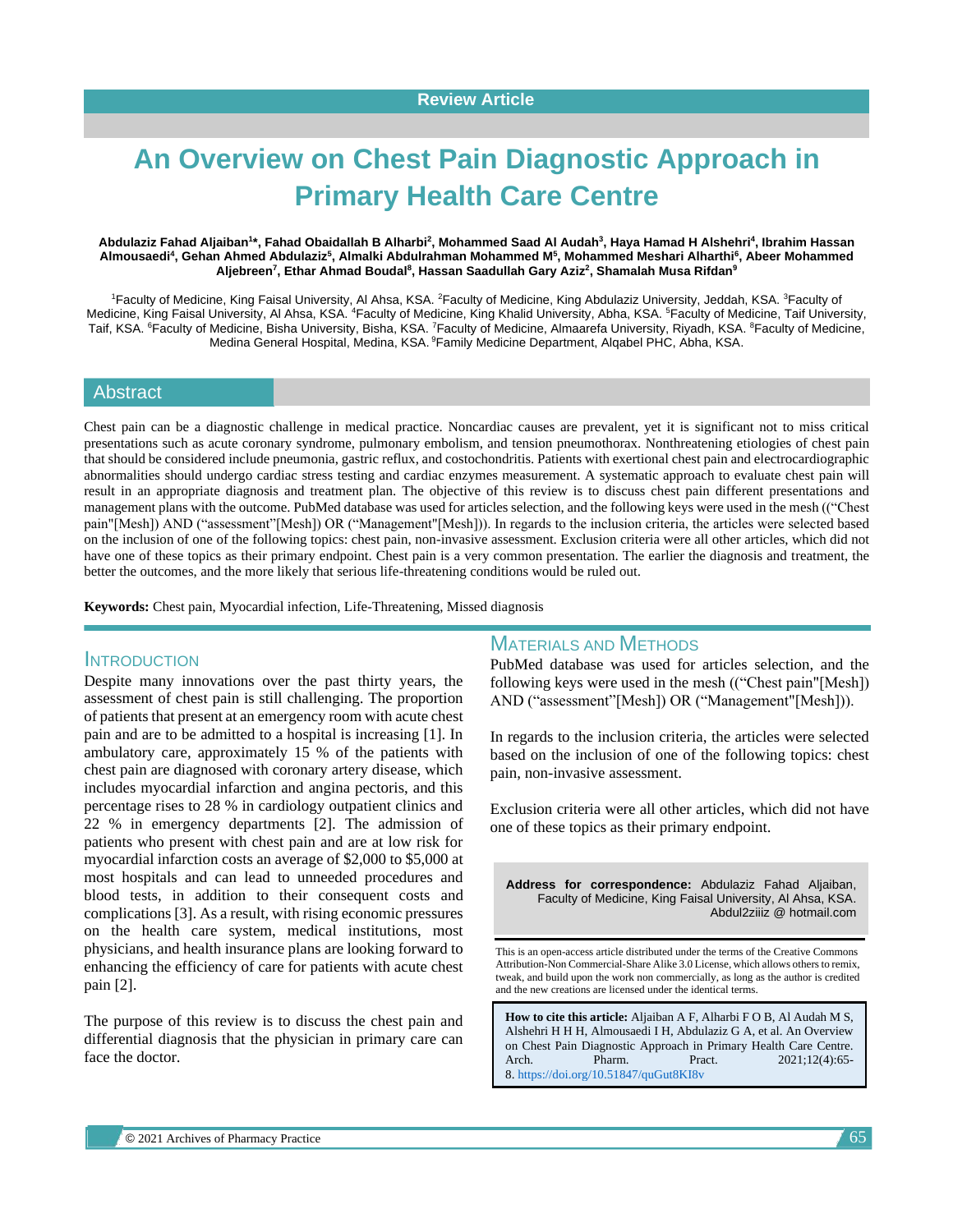Around 90 publications were chosen as the most clinically relevant out of 1,202 articles indexed in the previous two decades, and their full texts were evaluated. A total of 31 of the 90 were included after a thorough examination. Additional research and publications were found using reference lists from the recognized and linked studies. Expert consensus recommendations and commentary were added where relevant to help practicing physicians assess chest pain most simply and practically possible.

# RESULTS AND DISCUSSION

It is usually of great benefit to consider all the various differential diagnoses of pain. The visceral pain can often present in an unclear way which means that the patient is will not be able to localize the pain to a particular point. Pressure, dull, deep, and squeezing are common words used to describe visceral pain [4]. Furthermore, due to the nerves coursing through somatic nerve fibers when they reach the spinal cord, the other parts of the body may be affected by visceral pain [4]. For example, an ischemic cardiac pain can be transferred to the left or right shoulder, left or right arm, or jaw. Some symptoms of visceral pain could include vomiting and nausea. Furthermore, the shoulders and neck might be affected by diaphragmatic irritation. Compared to visceral pain, somatic pain is more precise [4]. Patients will often be capable of pointing to a specific area of pain. Somatic pain also does not usually refer to other parts of the body. Common patient words used to describe somatic pain are sharp, stabbing, and poking [4].

## *Differential Diagnosis*

The second most common presenting symptom making approximately 5% of all emergency department presentations is chest pain. During the evaluation of the chest pain, the physician has to always screen for life-threatening etiologies of chest pain. The following list shows the percent of the occurrence in patients presenting to the emergency department with chest pain.

- Acute coronary syndrome, 31%
- Pericarditis 4%
- Pulmonary thromboembolism, 2%
- Aortic dissection, 1%
- Pneumothorax, unreported
- Pericardial tamponade, unreported
- Esophageal perforation

Chest pain has other causes with a close percent of occurrence in patients visiting the emergency department and they include [5];

- Gastrointestinal reflux, 30%
- Musculoskeletal etiologies, 28%
- Pneumonia/pleuritis, 2%
- Herpes Zoster/Shingles 0.5%
- **Pericarditis**

### *Clinical Presentation*

A chest pain which radiates to a single or both arms or shoulders, chest pain which appears or increases with physical effort, chest pain accompanied with vomiting and nausea, chest pain associated with sweating or diaphoresis, or a chest pain that feels like "pressure," is more likely to be related to acute coronary syndrome [6]. Chest pain that is described to be "sharp" or "stabbing", chest pain that is pleuritic or positional, or chest pain that can be reproduced with palpation lower the suspicion of cardiac causes of chest pain [7]. However, an estimated 33% of persons with myocardial infarction in the United States do not usually have chest pain, and have greatly higher mortality as a consequence of the delayed treatment [8].

## *History Taking*

Similar to all workups, chest pain evaluation begins with taking a comprehensive history. Begin with fully understanding their complaint [5].

- Onset: Patients should be asked what they were doing when the pain started. It should be established whether the pain started at rest or during exertion.
- Location: The patient should be asked if he/she can localize a single point of pain with one finger or does the pain has a diffuse pattern?
- Duration: Each episode of pain lasts for how long?
- Character: Ask the patients to give a description of what the pain feels like in their own words.
- Aggravating/ relieving factors: It is critical to determine if there is something that makes the pain worse. For instance, is it related to or increase with exertion, or is it related to eating or breathing? Is there a posture the exacerbates or relieves the pain? Asking about new lifestyle changes is crucial, for example, are there any new workout plans or extra effort exerted in shopping or working? Patients also should be asked if they tried any medications in recent time, or if they use any medications for relieving the pain.
- Radiation/Referred pain: If there is referred pain, this may indicate visceral pain.
- Timing and frequency: How frequently do they experience pain episodes? Is there a specific time in the day when the pain episodes start?

## *Edema*

## *Screen for other symptoms like*

Shortness of breath

# *Cough or Sore Throat*

- Nausea and vomiting
- Fever
- Diaphoresis or chills
- Dyspepsia or heartburn
- Recent sickness or infection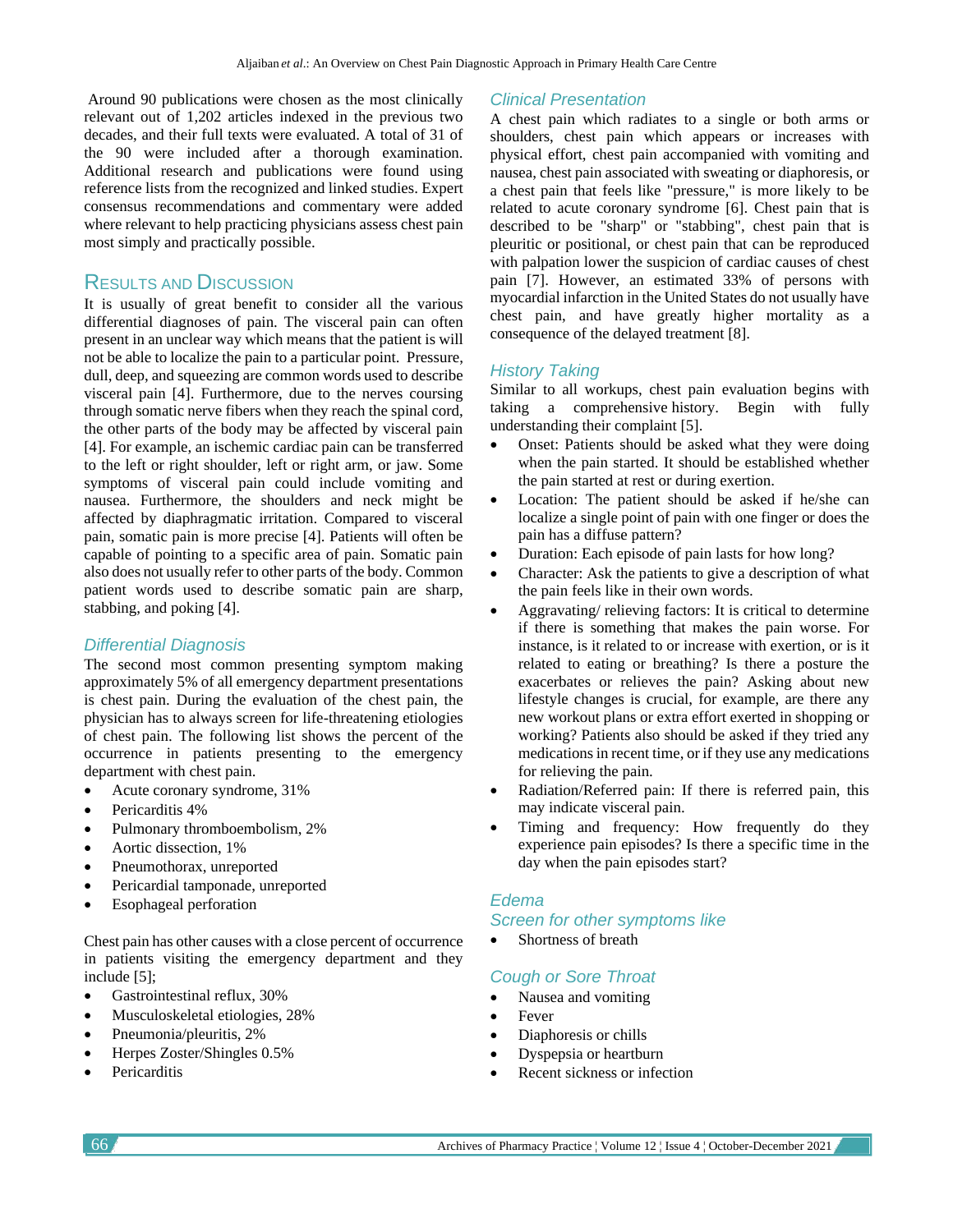#### *Calf Swelling or Pain*

Evaluate for the risk factors for each of the following conditions [5]:

- Acute coronary syndrome risks: Any history of previous myocardial infarction, family history of heart disease, smoking history, diabetes mellitushyperlipidemia, and hypertension.
- Pulmonary thromboembolism risks: history of pulmonary embolism or deep venous thrombosis or, supplementation (which includes oral contraceptives) or hormone use, cancer history, periods of nonambulation/bed rest, or recent surgeries.
- The contemporary gastrointestinal procedure, such as endoscopy.
- Stimulant/drug abuse (cocaine or methamphetamines)

Check the patient's past medical history for coagulopathies thoroughly, kidney disease, and cardiac disease history. If life-threatening causes are ruled out, consider screening for risk factors of other conditions. Pneumonia should be suspected in patients that have a cough with expectorations or a recent upper respiratory infection. GERD is considered to be a very common cause of chest pain; hence patients should be asked about any reflux symptoms. If the patient was recently involved in a new exercise regimen or has a history of recent trauma, which supports a musculoskeletal etiology [5].

## *Physical Exam*

The physical exam should include the following [5]:

- Vitals signs
- General appearance; look for diaphoresis and distress

# *Heart Exam*

- Complexion and skin exam; the existence of herpetic lesions (shingles)
- Jugular venous distension assessment on the neck, specifically with inspiration (Kussmaul sign)
- Extremities examination for any unilateral swelling, calf pain or tenderness, edema, and check for symmetric and equal pulses

### *Abdominal Exam*

Chest examination; palpate for reproducible pain or crepitus

#### Lung exam

### *Investigations*

Each institution has its protocols to evaluate for chest pain, but most providers order the following tests [9]:

- In the first 10 minutes of arrival, an electrocardiogram is recommended. Serial ECGs should be considered.
- The basic metabolic panel, complete blood count, lipase level, troponin level (consider serial troponin levels 4 hours apart),

#### Chest radiograph

- If pulmonary embolism is suspected, consider computed tomography pulmonary angiography. If pulmonary angiography is contraindicated, consider a ventilationperfusion scan.
- Echocardiography if pericardial tamponade is suspected

# *Treatment/Management Acute Coronary Syndrome (ACS)*

Determine if the patient is using a cardiac monitor, then the intravascular access should be identified, 162 mg to 325 mg of chewable aspirin should be administered, ticagrelor or clopidogrel (except if bypass surgery is unavoidable), pain medications should be administered and oxygen therapy should commence, if needed [10]. Nitroglycerin had been proven to lower the mortality, target for lowering the blood pressure by 10% mean arterial pressure (MAP) in normotensive patients and by lowering the MAP by 30% in hypertensive patients; and never to be used in patients with inferior ST elevation and hypotensive patients [10]. Reperfusion therapy must be carried out on patients with STelevation on ECG promptly. They must either undergo thrombolytics or be transferred to the catheterization unit for percutaneous coronary intervention (PCI). The gold standard is PCI and it has to be started 120 minutes if transferred to the outside institution or within 90 minutes onsite [11]. Thrombolytics have to be initiated within 30 minutes if PCI is not available. Patients with unstable angina and non-ST elevation myocardial infarction (NSTEMI) should be admitted to the hospital to see a cardiologist for consultation and evaluation. The candidates for outpatient management patients with stable angina. Senior patients and with multiple comorbidities should be admitted to the hospital for further cardiac evaluation observation [11].

## *Pulmonary Embolism (PE)*

The gold standard is CT pulmonary angiography (CTPA). A VQ scan can be a substitute, but it is not as accurate as CT pulmonary angiography (CTPA) in patients with chronic pulmonary disease. Thrombolytics should be carried out on hemodynamically unstable patients and anticoagulants should be given to stable patients [12].

## *Pneumothorax (PTX)*

Decompression with a chest tube is considered the definitive treatment of pneumothorax, however, there are many details about the size and type of pneumothorax that is considered in the emergency department [13].

### *Pericardial Tamponade*

After establishing the diagnosis with ultrasound, administer a fluid bolus as a temporizing step. Needle pericardiocentesis or surgical pericardial window is the definitive treatment to relieve pressure inside the pericardial sack [14].